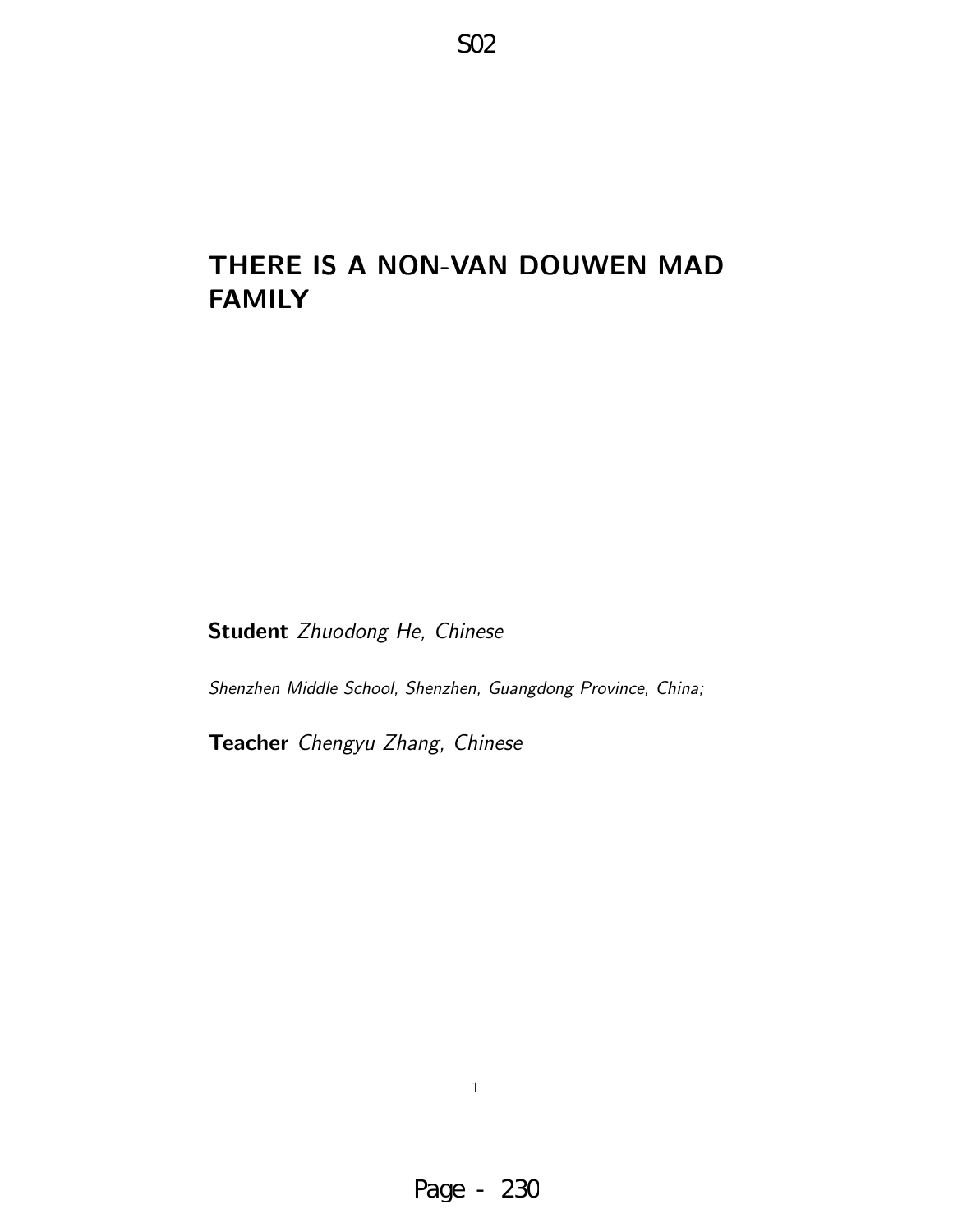# There is a non-Van Douwen MAD family

#### Abstract

Two functions  $f$  and  $g$  on  $\mathbb N$  are almost disjoint if and only if  $f$  and  $g$  agree on finite many natural numbers, i.e.,  ${n \in \mathbb{N} | f(n) = g(n)}$  is finite. A set  $A \subset \mathbb{N}^{\mathbb{N}}$  is an almost disjoint family if and only if for any two functions f and g in  $A$ , f and g are almost disjoint. A maximal almost disjoint (MAD) family is with respect to the almost disjointness in  $\mathbb{N}^{\mathbb{N}}$ . A Van Douwen MAD family is maximal in  $\mathbb{N}^{\mathbb{N}}$ , moreover it is also maximal with the respect of infinite partial functions on N.

In [5] D. Raghavan proved the existence of a Van Douwen MAD family, thus he closed a long standing question in set theory. On the other hand, although obviously, Axiom of Choice (or Zorn's Lemma) implies the existence of a MAD family, we do not know whether such a MAD family is Van Douwen or not.

In this short article, the author gives some attempt to construct a MAD family which is not Van Douwen under the Continuum Hypothesis. He hopes the method that is used here can shed some light on the construction of a non-Van Douwen MAD family in ZFC and some related problems, e.g. whether or not there is a closed MAD family in  $\mathbb{N}^{\mathbb{N}}$ , etc., see [1].

The results in this paper was initially inspired by Yi Zhang's talk in ShenZhen Middle School in October 2010.

#### 摘要

两个 $N^{\mathbb{N}}$ 中的函数 $f$ 和 $g$ 几乎不相交,当且仅当 $f$ 和 $g$ 在图像上仅有有限个交点,也就是说集合 $\{n \in \mathbb{N} | f(n) = n\}$  $g(n) \}$ 是可数的。集合 $\mathcal{A} \subset \mathbb{N}^{\mathbb{N}}$ 是几乎不相交集族当且仅当集合 $\mathcal{A}$ 中的函数两两几乎不相交。称一个几乎不相交集  $\check{\pi}$ A极大当且仅当对任意在集合 $\texttt{N}^{\texttt{N}}$  – A中的函数 $g$ ,在中总存在一个函数 $f$ 与 $g$ 几乎不相交。一个Van Douwen极 大几乎不相交集族不仅在N<sup>N</sup>中极大,也在所有无穷部分函数的集合中极大。

在[5]中D. Raghavan证明了Van Douwen极大几乎不相交集族的存在性,解决了一个存在已久的集合论问题。 另一方面,尽管选择公理(或佐恩引理)蕴涵着极大几乎不相交集族的存在性,我们并不知道这样的极大几乎不相 交集族是否是Van Douwen极大几乎不相交集族。

在这篇论文中,作者证明了若连续统假设成立,则存在一个非Van Douwen极大几乎不相交集族。作者希望 本文中所用的方法能对非Van Douwen极大几乎不相交集族得构造,以及一些相关问题如是否存在一个闭的极大 几乎不相交集族,见[1],起到帮助。

本论文是最初受到张翼教授2010年10月在深圳中学的讲座启发。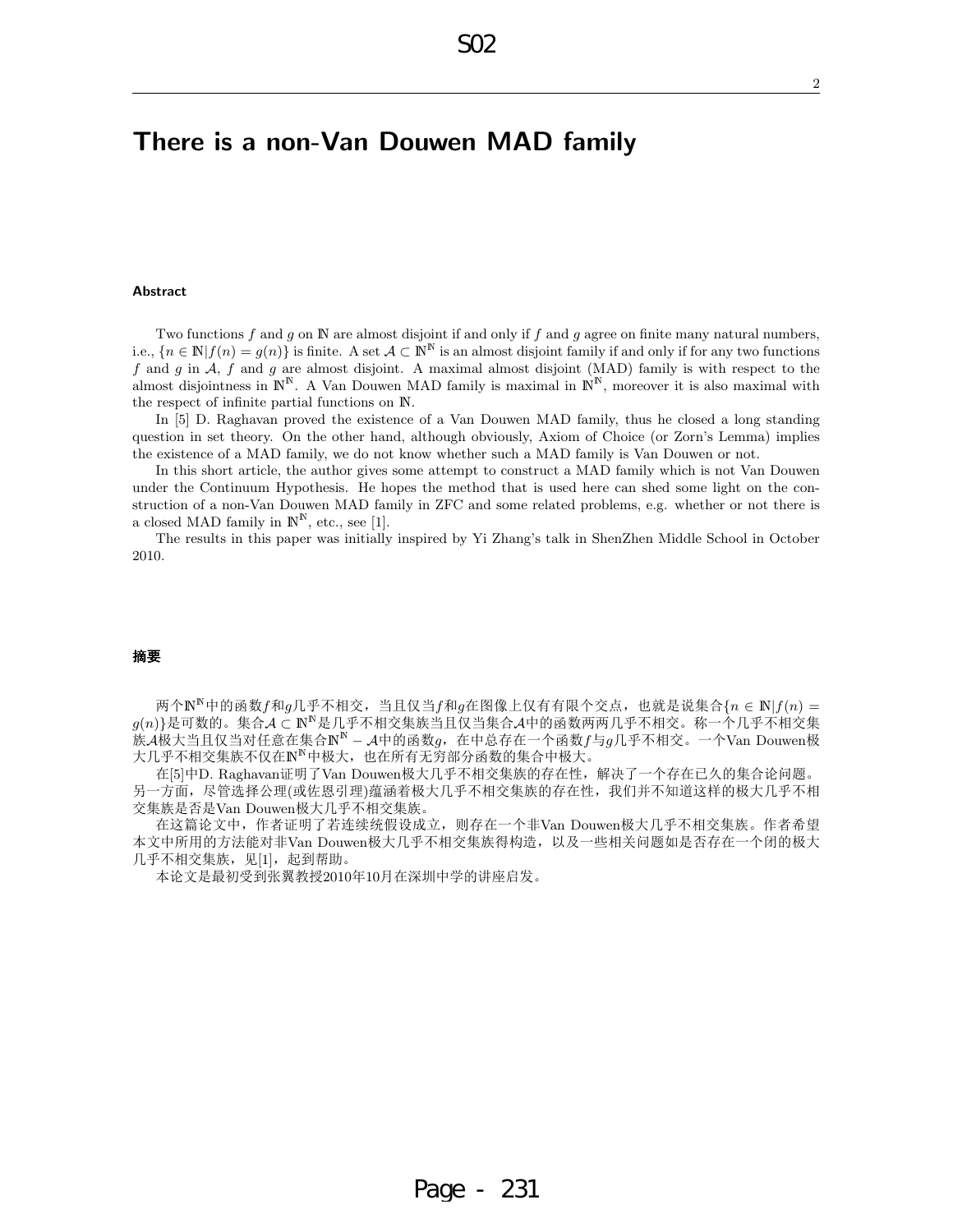## 1 INTRODUCTION

In this paper, we will make an attempt to shed some light on the structure of a maximal almost disjoint family in  $\mathbb{N}^N$ . Namely we will try to construct a maximal almost disjoint family which is not Van Douwen [5] under the Continuum Hypothesis. Two functions f and g in  $\mathbb{N}^{\mathbb{N}}$  are said to be almost disjoint if they only have finite intersections. So we use the following as our definition of the almost disjointness.

S02

**Definition 1.1.** Functions f and g in  $\mathbb{N}^{\mathbb{N}} = \{f | f : \mathbb{N} \to \mathbb{N}\}\$ are said to be almost disjoint if and only if  $|f \cap q| < \aleph_0$ , i.e.  $\{n \in \mathbb{N} | f(n) = q(n)\}\$ is finite.

For a set of functions in  $\mathbb{N}^N$ , if all functions in the family are pairwise almost disjoint, we call such family an almost disjoint family.

**Definition 1.2.** A family  $\mathcal{A}$  in  $\mathbb{N}^{\mathbb{N}}$  is called an almost disjoint family if and only if for any two functions f and g in A,  $|f \cap g| < \aleph_0$ . An almost disjoint family A in  $\mathbb{N}^{\mathbb{N}}$  is called a maximal almost disjoint family or a MAD family, if and only if for any function g in  $\mathbb{N}^{\mathbb{N}}$  there is a function f in A so that  $f$  and  $q$  are not almost disjoint.

Van Douwen asked whether there is a MAD family of functions  $\mathcal{A}$  in  $\mathbb{N}^{\mathbb{N}}$  that is also maximal with respect to all infinite partial functions [3]. We call such a family Van Douwen MAD [5].

**Definition 1.3.** A MAD family  $\mathcal{A}$  in  $\mathbb{N}^{\mathbb{N}}$  is called a Van Douwen MAD family if and only if for any infinite partial function g,  $|f_i \cap g| = \aleph_0$ , for all  $f_i \in \mathcal{A}$ .

Van Douwen's question dates to the 1980s. It occurs as problem 4.2 in A. Miller's problem list [3]. By axiom of choice or by Zorn's lemma, we know that there is a MAD family, e.g. see [6]. But we do not have sufficient details to determine whether the MAD family is Van Douwen or not. In 1999 Y. Zhang [7] got some partial results on this problem. He showed the cardinalities of Van Douwen MAD families are independent of ZFC, etc. D. Raghavan [5] solved this problem in 2010. He showed that there is a Van Douwen MAD family in ZFC. Van Douwen's problem was solved. By solving this problem, Raghavan got the Sacks Prize. We now know that there is a Van Douwen MAD family in ZFC. Naturally we can also ask whether or not all MAD families are Van Douwen. If a MAD family is not Van Douwen, we call the family a non-Van Douwen MAD family.

**Definition 1.4.** A MAD family  $\mathcal{A}$  in  $\mathbb{N}^{\mathbb{N}}$  is called non-Van Douwen if and only if there is an infinite partial function g, for any function f in  $A$ , f and g are almost disjoint.

In this paper, unless otherwise defined, we will use the standard terminology of set theory, see, e.g. [2]. In Section 2 we will discuss some lemmas which are essential for the process of the construction. We will also define an infinite partial function for the construction of the non-Van Douwen MAD family. Then in Section 3 we will construct a Van Douwen MAD family step by step under the Continuum Hypothesis. We will also show that Continuum Hypothesis implies that there is a dense non-Van Douwen MAD family. However, the existence of non-Van Douwen MAD family in ZCF is still an open question.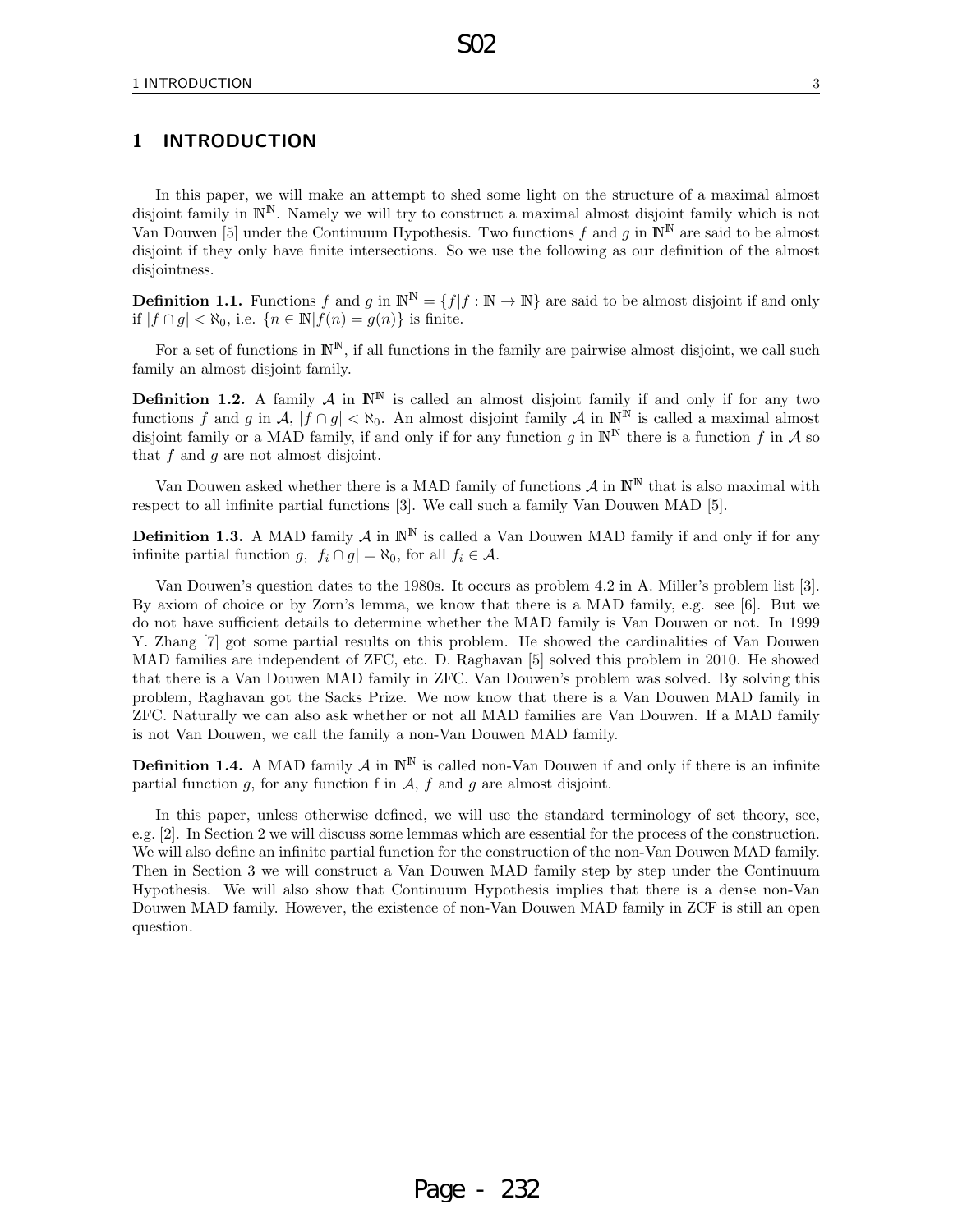#### 2 SOME TECHNICAL LEMMAS

In this section we will discuss some lemmas which are essential for the construction of a non Van Douwen MAD family. We will also list some well-known results as lemmas for later use.

S02

Lemma 2.1. The biggest prime number does not exist.

**Definition 2.2.** Let g be an infinite partial function such that the  $dom(g) = \{p, p^p, p^{p^p}, \dots\}$ , in which p is a large enough prime number, and  $g(p) = p^p$ ,  $g(g(p)) = p^{g(p)}$ ,  $g(g(g(p))) = p^{g(g(p))}$ , ...  $g(g(\cdots g(p)\cdots))=p$ (n−1) gs  $g(\cdots g(p)\cdots),\ldots$ 

$$
\overbrace{\qquad \qquad \quad \ \, n \, \, gs}
$$

We will frequently use this function  $q$  in later sections.

**Lemma 2.3.** Let  $\mathcal{A} = \{ \alpha \in \text{ord} | 0 \leq \alpha < \aleph_1 \}$  and  $\mathcal{B} = \{ \beta \in \text{ord} | \aleph_0 \leq \beta < \aleph_1 \}$ . There is a bijection between A and B.

*Proof.* Let f be the bijection from  $A$  to  $B$ .

$$
f(x) = \begin{cases} \n\aleph_0 + 2x + 1 & \text{if } 0 \le x < \aleph_0, \\ \n\aleph_0 + 2y & \text{if } \aleph_0 \le x < \aleph_0 + \aleph_0 \text{ and } x = \aleph_0 + y, \\ \nx & \text{if } \aleph_0 + \aleph_0 \le x < \aleph_1. \n\end{cases}
$$

So there is a bijection between  $A$  and  $B$ .

**Lemma 2.4.** For a function f in  $\mathbb{N}^{\mathbb{N}}$  and an countable almost disjoint family A in  $\mathbb{N}^{\mathbb{N}}$ , if  $\mathcal{A} \cup \{f\}$  is also an almost disjoint family, but f is not almost disjoint with the infinite partial function g, which was defined in Definition 2.2, we can always construct a new function  $f'$  such that  $(1)$   $|f' \cap f| = \aleph_0$ , and (2)  $|f' \cap h| < \aleph_0$ , for  $h \in \mathcal{A}$ , and  $(3)$   $|f' \cap g| < \aleph_0$ .

*Proof.* By Definition 2.2,  $dom(g) = \{p, p^p, p^{p^p}, \dots\}$ . Assume that the almost disjoint family

$$
\mathcal{A} = \{ f_i \in \mathbb{N}^{\mathbb{N}} | 0 \leq i \leq \alpha, \aleph_0 \leq \alpha < \aleph_1 \}.
$$

Let

$$
f'(x) = \begin{cases} 1 + g(x) + f(x) + \sum_{i=0}^{x-1} f_{i-1}(x) & \text{if } x \in dom(g), \\ f(x) & \text{if } x \in \mathbb{N} - dom(g). \end{cases}
$$

Since  $f$  is almost disjoint with all functions in  $\mathcal{A}$ , and

if  $x \in dom(g), f'(x) > f_i(x)$ , for  $0 \leq i < x$ ,

f' is almost disjoint with all functions in A. Also since for  $x \in dom(g)$   $f'(x) > g(x)$ , f' is almost disjoint with  $g$ .  $\Box$ 

The following are lemmas that are essential for the construction of a dense non-Van Douwen MAD family.

Lemma 2.5. There are countably many finite partial functions from  $\mathbb N$  to  $\mathbb N$ .

**Lemma 2.6.** A set  $D$  is dense in  $\mathbb{N}^{\mathbb{N}}$  if and only if for any basic open set  $\mathcal{B}_s$ ,  $D \cap \mathcal{B}_s \neq \emptyset$ .

## Page - 233

 $\Box$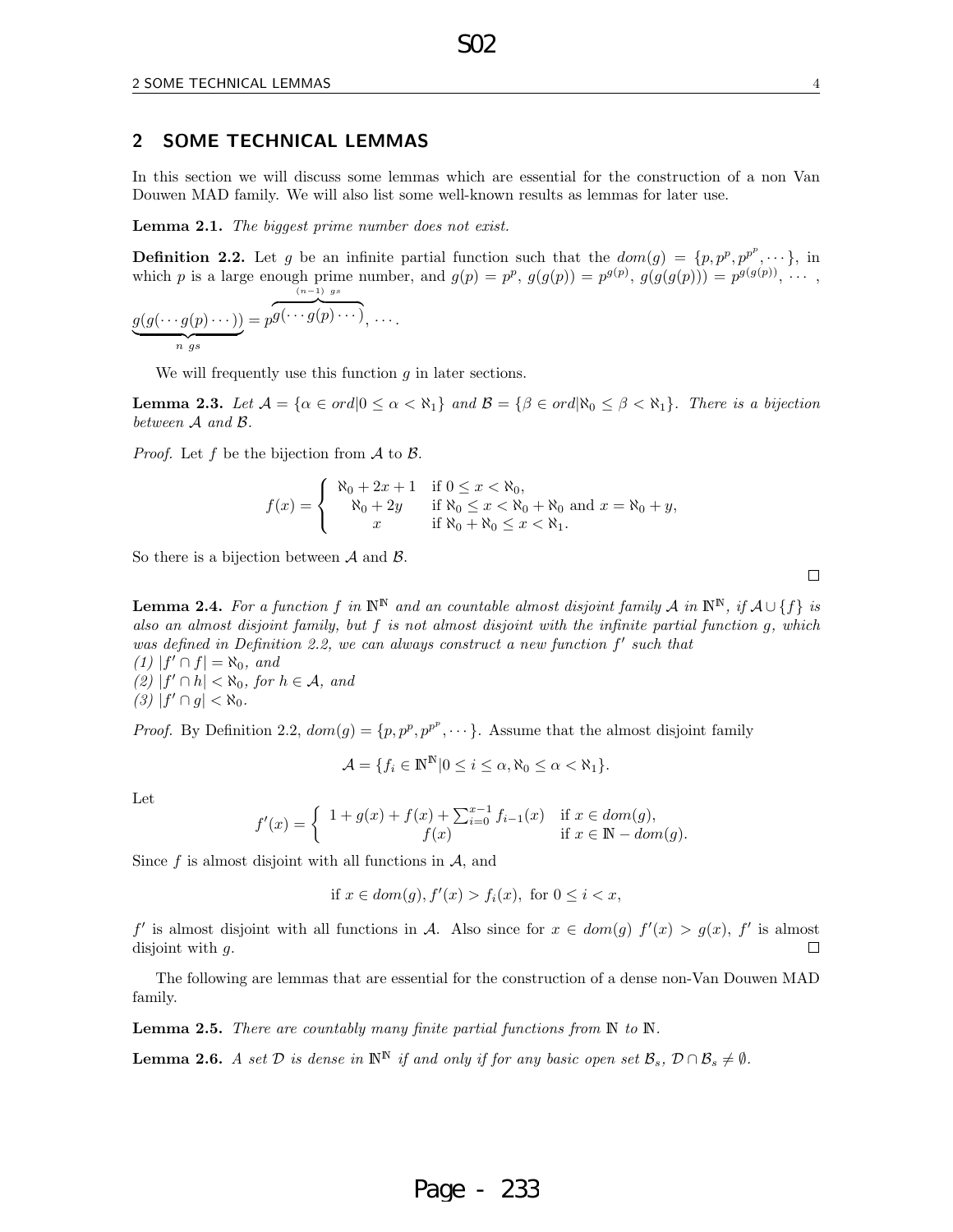## 3 CONSTRUCTING A NON-VAN DOUWEN MAD FAMILY UNDER THE CONTINUUM HYPOTHESIS

In this section, we will prove our main theorem, i.e. we will construct a non-Van Douwen MAD family.

S02

Theorem 3.1. Continuum Hypothesis implies that there is a non-Van Douwen MAD family.

Proof. By definition of the non-Van Douwen MAD family, to construct a non-Van Dauwen MAD family, we need to fix an infinite partial function. Let this infinite partial function be the function  $q$ that we defined in Definition 2.2. To construct a non-Van Douwen MAD family, we first construct an almost disjoint family  $A_{\aleph_0}$  as following,

$$
\mathcal{A}_{\aleph_0} = \{ f_i \in \mathbb{N} | f_i(x) = \overline{i}, i \in \mathbb{N} \}.
$$

We will extend  $A_{\aleph_0}$  to a non-Van Douwen MAD family. By Lemma 2.3 and CH, we can list all functions in  $\mathbb{N}^{\mathbb{N}}$  as follows:  $f_{\aleph_0}, f_{\aleph_0+1}, f_{\aleph_0+2}, \cdots, f_{\alpha}, \cdots$ , where  $\aleph_0 \leq \alpha < \aleph_1$ . At each stage  $\alpha$ , we can do as following. For the function  $f_{\alpha}$ , if  $\{f_{\alpha}\}\cup\mathcal{A}_{\alpha}$  is not an almost disjoint family, let

$$
\mathcal{A}_{\alpha+1}=\mathcal{A}_{\alpha},
$$

if  ${f_{\alpha}} \cup \mathcal{A}_{\alpha}$  is an almost disjoint family, and  $f_{\alpha}$  is almost disjoint with g, let

$$
\mathcal{A}_{\alpha+1} = \{f_{\alpha}\} \cup \mathcal{A}_{\alpha},
$$

if  ${f_{\alpha}} \cup \mathcal{A}_{\alpha}$  is an almost disjoint family, but  $f_{\alpha}$  is not almost disjoint with g, by Lemma 2.4 we construct a new function  $f'_{\alpha}$  such that

(1)  $|f'_{\alpha} \cap f_{\alpha}| = \aleph_0$ , and (2)  $|f'_{\alpha} \cap h| < \aleph_0$ , for  $h \in \mathcal{A}_{\alpha}$ , and (3)  $|f'_{\alpha} \cap g| < \aleph_0$ , and let

$$
\mathcal{A}_{\alpha+1} = \{f'_{\alpha}\} \cup \mathcal{A}_{\alpha}.
$$

For a limit ordinal  $\alpha$ , we let

$$
\mathcal{A}_\alpha = \bigcup_{\aleph_0 \leq \beta < \alpha} \mathcal{A}_\beta.
$$

We start with  $A_{\aleph_0}$  to continue doing this process under the Continuum Hypothesis and we will get a series of almost disjoint families:  $A_{\aleph_0}$ ,  $A_{\aleph_0+1}$ ,  $A_{\aleph_0+2}$ ,  $\cdots$ ,  $A_{\alpha}$ ,  $\cdots$   $(\alpha < \aleph_1)$ . Let

$$
\mathcal{A}=\bigcup_{\aleph_0\leq\alpha<\aleph_1}\mathcal{A}_\alpha.
$$

A is a non-Van Douwen MAD family.

We will first verify that the family is a maximal almost disjoint family.

Suppose that there is a function h in  $\mathbb{N}^{\mathbb{N}} - A$  such that h is almost disjoint with all functions in A. Let us consider  $h$  in the following two cases.

a. Let  $h$  be almost disjoint with  $g$ , which was defined in Definition 2.2.

Since we have considered all functions in  $\mathbb{N}^{\mathbb{N}}$ , there must be a  $\beta$  such that  $h = f_{\beta}$ ,  $\aleph_0 \leq \beta < \aleph_1$ . Now for the family  $A_\beta$ , h is the next function we need to consider. Since h is almost disjoint with all functions in A, h is almost disjoint with all functions in  $A_\beta$ . Also h is almost disjoint with g, which

# Page - 234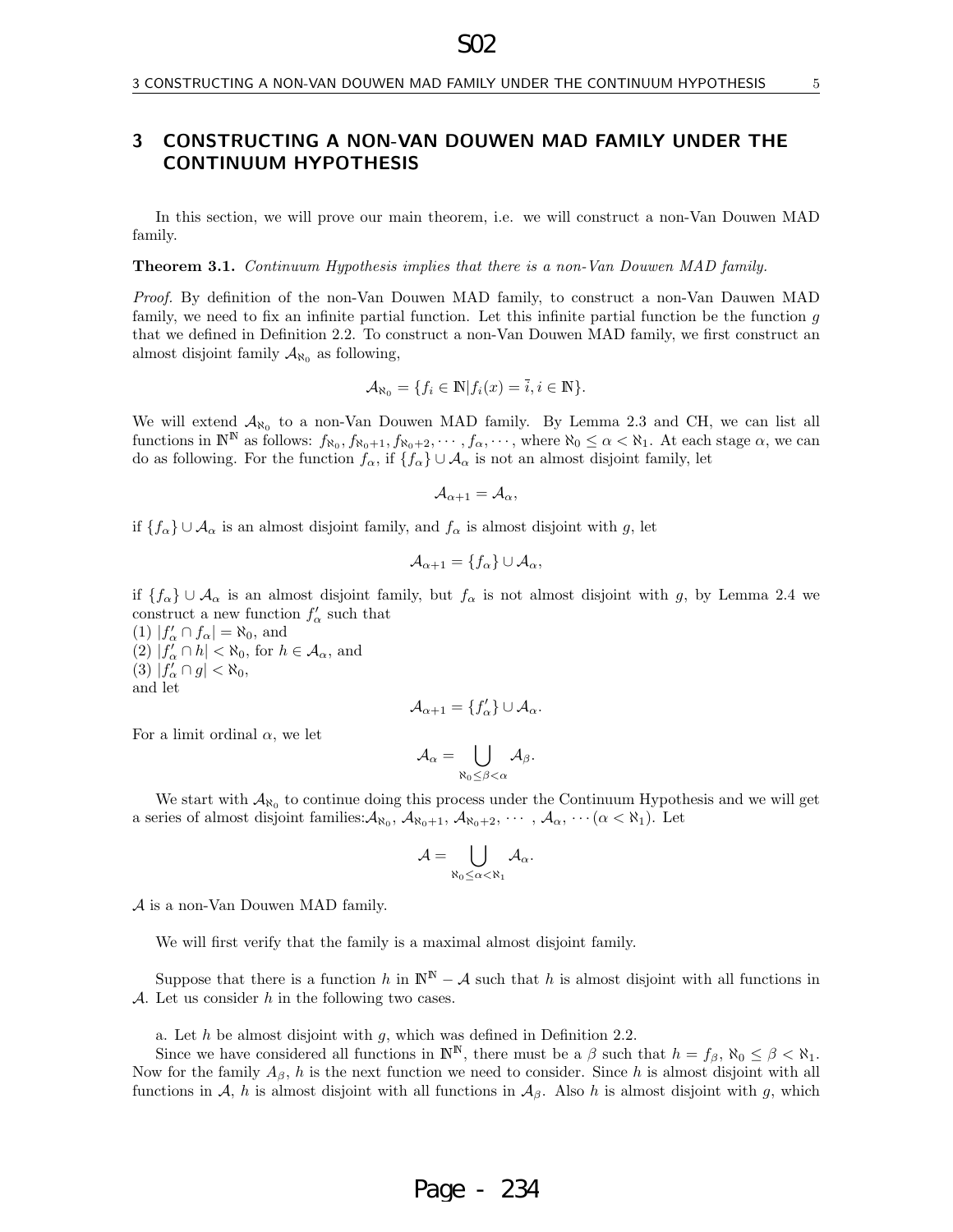was defined in Definition 2.2. As a result based on the rules of the process, we would add h into  $A_{\beta}$ : let  $\mathcal{A}_{\beta+1} = \mathcal{A}_{\beta} \cup \{h\}$ . Therefore if there were a such function h, h should have been in A. Thus h should not exist.

S02

b. Let  $h$  be not almost disjoint with  $g$ , which was defined in Definition 2.2.

Since we have considered all functions in  $\mathbb{N}^{\mathbb{N}}$ , there must be a  $\beta$  such that  $h = f_{\beta}$ ,  $\aleph_0 \leq \beta < \aleph_1$ . For the almost disjoint family  $A_\beta$ , h is the next function we need to consider. We know that h is not almost disjoint with g, which was defined in Definition 2.2. Based on the rules of the process, we would change part of h to construct a new function  $h'$  in  $\mathbb{N}^{\mathbb{N}}$  such that h' is almost disjoint with all functions in  $\mathcal{A}_{\beta}$  and h' is almost disjoint with g, which was defined in Definition 2.2. Then we added h' into  $\mathcal{A}_{\beta}$  instead of h: let  $\mathcal{A}_{\beta+1} = \mathcal{A}_{\beta} \cup \{h'\}$ . We can inferred that  $h' \in \mathcal{A}$ , but we know that h is not almost disjoint with  $h'$ . Therefore such function  $h$  could not exist.

Hence such function  $h$  in the assumption above does not exist.

Secondly, we will verify that  $A$  is a non-Van Douwen MAD family.

We know that functions in  $\mathcal{A}_{\aleph_0} = \{f_i \in \mathbb{N} | f_i(x) = \overline{i}, i \in \mathbb{N}\}\$ are almost disjoint with g. Based on the rules of the construction, we know that the functions we added into  $A_{\aleph_0}$  later are all almost disjoint with g. As a result all functions in A are almost disjoint with g. A is a non-Van Douwen MAD family.

 $\Box$ 

 $\Box$ 

In  $\mathbb{N}^{\mathbb{N}},$  we consider its natural topology, e.g. see [4], i.e. the basic open set  $\mathcal{B}_s = \{f \in \mathbb{N}^{\mathbb{N}} | f \supset s\},$ where s is a finite partial function. We know that it is an open problem whether there is a closed MAD family in  $\mathbb{N}^{\mathbb{N}}$ , see e.g. [1]. However, by our construction of non-Van Douwen MAD family above, we can easily prove the following corollaries.

Corollary 3.2. Continuum Hypothesis implies that there is a dense non-Van Douwen MAD family  $\mathcal{A} \subseteq \mathbb{N}^{\mathbb{N}}$ .

Proof. We will use a similar way to construct a dense non-Van Douwen MAD family. By Theorem 2.5, we can list all finite partial function as following:  $S_0, S_1, S_2, \cdots, S_n, \cdots$ , in which  $n \in \mathbb{N}$ . Let

$$
f_n(i) = \begin{cases} s_n(i) & \text{if } i \in dom(s_n), \\ n & \text{if } i \notin dom(s_n), \end{cases}
$$

and

 $\mathcal{A}_{\aleph_0} = \{f_i |, i \in \mathbb{N}\}.$ 

For any basic open set  $\mathcal{B}_s$ , there must be a natural number n such that  $f_n \in \mathcal{B}_s$ . As a result for any basic open set  $B_s$ ,  $\mathcal{A}_{\aleph_0} \cap \mathcal{B}_s \neq \emptyset$ . By Lemma 2.6, we know that  $\mathcal{A}_{\aleph_0}$  is dense in  $\mathbb{N}^{\mathbb{N}}$ . Then we list all functions in  $\mathbb{N}^{\mathbb{N}}$  as follows:  $f_{\aleph_0}, f_{\aleph_0+1}, f_{\aleph_0+2}, \cdots, f_{\alpha}, \cdots$ , where  $\aleph_0 \leq \alpha < \aleph_1$ , and use similar method to construct  $\mathcal{A}_{\aleph_0+1}, \mathcal{A}_{\aleph_0+2}, \cdots, \mathcal{A}_{\alpha}, \cdots$ , where  $\alpha$  is an ordinal such that  $\aleph_0 < \alpha < \aleph_1$ . Then similarly we let

$$
\mathcal{A}=\bigcup_{\aleph_0\leq\alpha<\aleph_1}\mathcal{A}_\alpha.
$$

Since  $\mathcal{A}_{\aleph_0} \subset \mathcal{A}$  is dense in  $\mathbb{N}^{\mathbb{N}}, \mathcal{A}$  is dense in  $\mathbb{N}^{\mathbb{N}}$ . Therefore  $\mathcal{A}$  is a dense non-Van Douwen MAD family.

**Corollary 3.3.** There is a dense MAD family  $\mathcal{A} \subset \mathbb{N}^{\mathbb{N}}$ 

# Page - 235